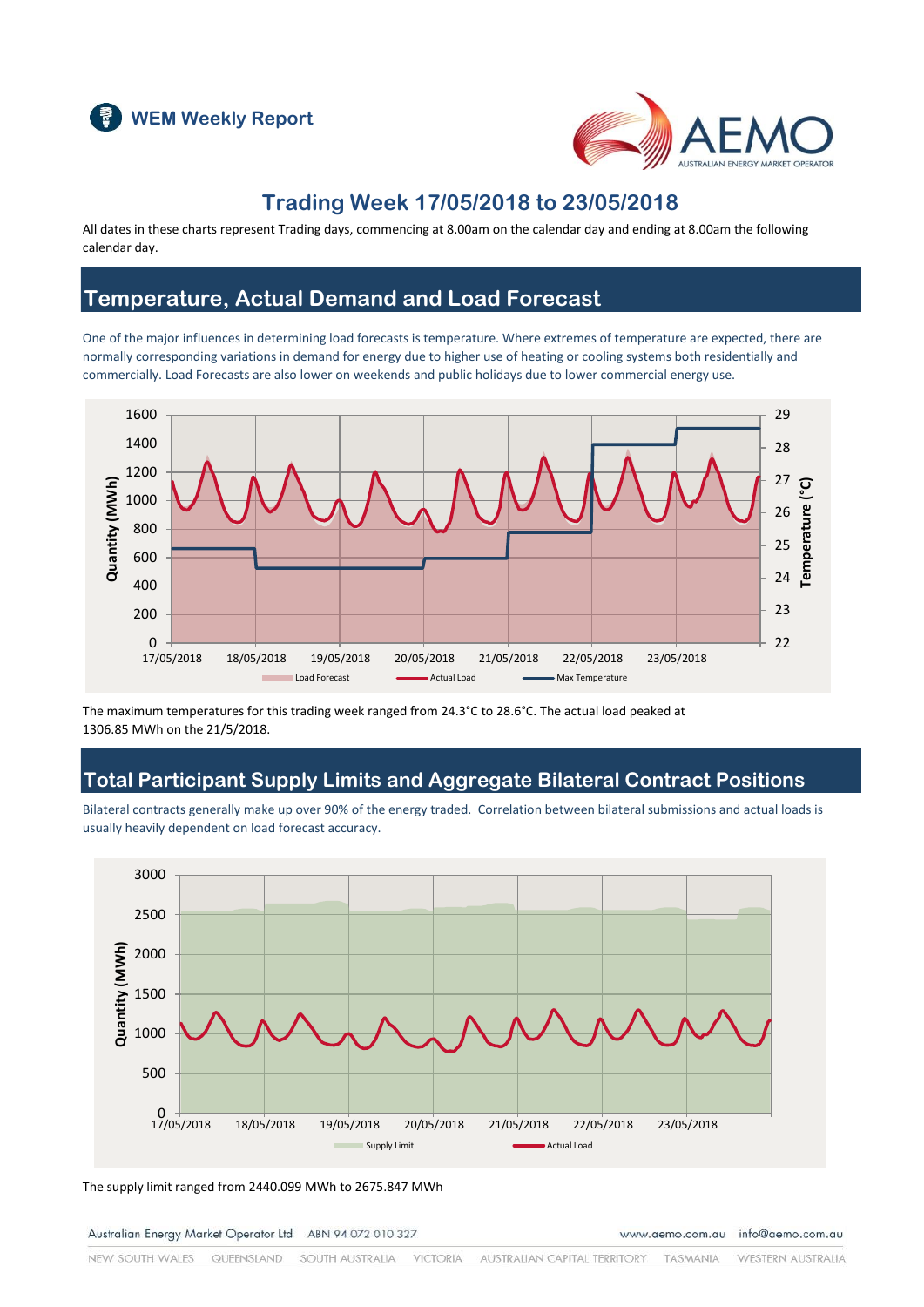# **Net Balancing Market Trades**

Bilateral contracts and STEM trading are generally based on the forecast energy requirements of Participants. When the forecast requirements are higher or lower than the actual requirements for a day, this Market energy must be bought and sold in the balancing mechanism. This graph shows the estimated net balancing trades.



The majority of the balancing activity this week occurred within Balancing Demand. The maximum balancing demand for the week reached 210.7775 MWh on the 19/5/2018. The maximum balancing supply for the week reached -57.17 MWh on the 23/5/2012.

# **Total Traded Energy**

This chart represents a comparison between the total net energy that is traded in Bilateral Contracts, the STEM and the balancing mechanism. Balancing Supply represents cases in which the total contract position is greater than the demand and customers must supply energy back to balancing. Balancing Demand represents cases in which the total contract position is less than the demand and customers must purchase energy from balancing.



Total balancing supply equalled -477.101 MWh whereas total balancing demand equalled 24869.112 MWh. The Total STEM Traded quantity was 10217.231 MWh, with the STEM Clearing Quantity ranging between 0.792 MWh and 101.625 MWh.

Australian Energy Market Operator Ltd ABN 94 072 010 327